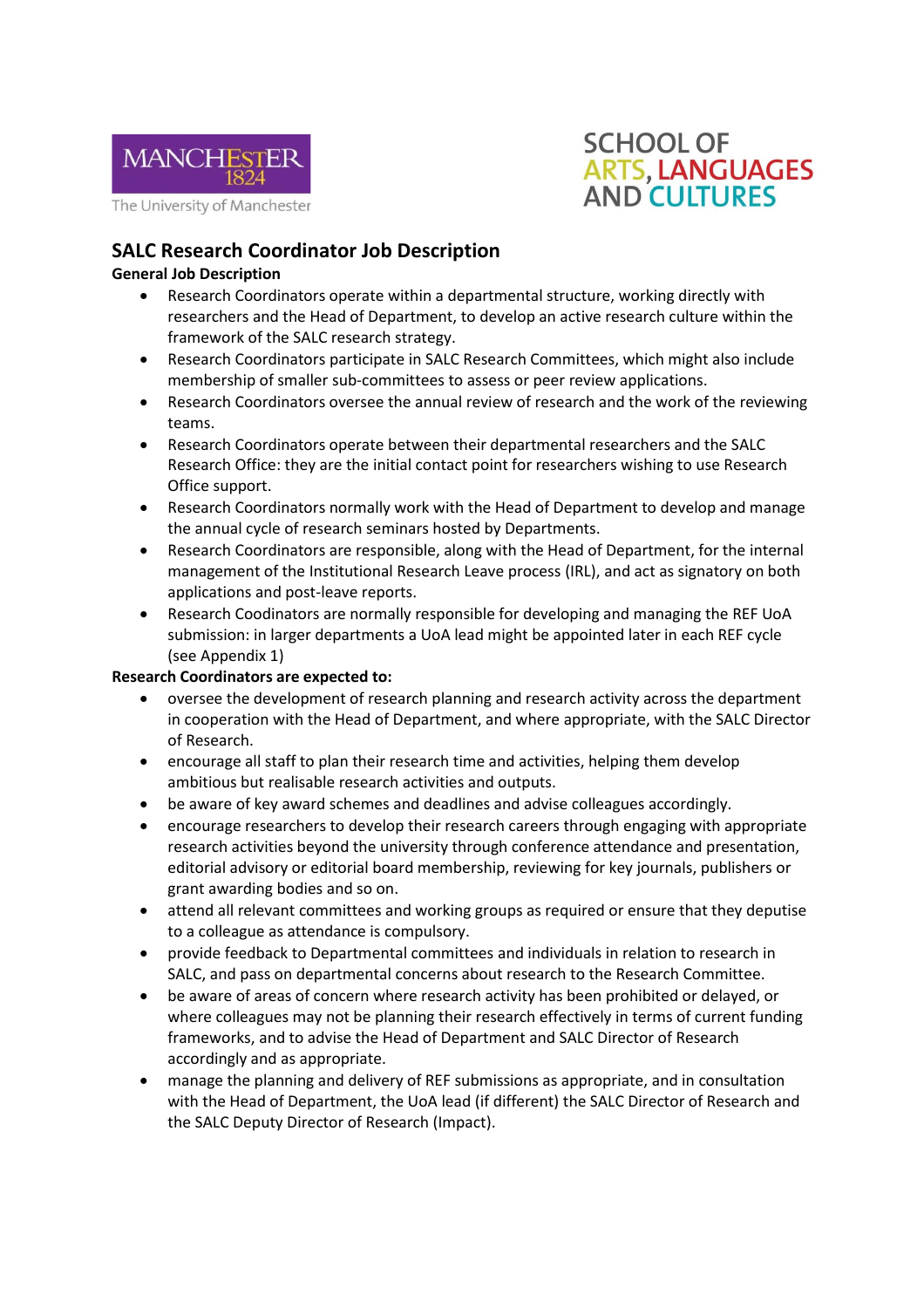#### **Appendix 1: University of Manchester Job Description**

# **REF Unit of Assessment Lead, Faculty of Humanities Initially until December 2020**

## **Vice Dean for Research**

### **Job Title: Period: Reporting to: Overall Purpose:**

To be responsible to the Vice Dean for Research for operating under the University-wide systems and processes in support of research excellence, ensuring that the necessary targets are met and that the relevant data collection towards a high-quality future REF submission takes place. The postholder must be a senior academic with experience in shaping research strategy. Experience as a REF panel member, advisor or UOA lead would be valuable but is not essential.

#### **Key Responsibilities**

- To support the achievement of an improved REF submission for the Faculty and the wider University which includes:
	- 1. (i) Outputs (journal articles, books, physical artefacts, performances);
	- 2. (ii) Societal and economic impact of the research; and
	- 3. (iii) Research environment (research culture, doctoral degree awards, research income and research income in-kind).
- To ensure that mechanisms are in place in the UOA well before REF2021 for the compilation of all REF activity in a manner that optimises the UOAs REF return. This will include coordination and management of the process for internal and external review of outputs, ensuring that all high-quality outputs are identified and considered for inclusion.
- To establish a UOA team, with named individuals responsible for all parts of the submission: outputs, impact and environment (size of team should be appropriate to the size of the UOA).
- To support dissemination of research and facilitate the UOAs links across Faculties/Schools.
- To provide leadership, advice and support within the UOA on all issues relating to research planning, impact, performance metrics and published guidance in relation to the Research Excellence Framework (REF).
- To support the development and implementation of University policies related to REF and coordinate responses to government consultations for REF and assessment when required.
- To support the Faculty in decisions about staff eligibility.
- To coordinate and advise on the production of the best possible impact case studies for each UOA including both the identification of potential case studies, their development and sourcing of appropriate evidence. This will be done in coordination with School Research

Directors, School Academic Impact Leads and with the support and expertise of KE & I Officers and relevant University colleagues.

- To provide detailed feedback and comments on the progress of Unit of Assessment plans and submission from early draft stage to final submission to the Vice Dean for Research.
- To have oversight of the collection and reporting of management information relating to research so as to ensure a smooth transition to final REF submission.
- To maintain and develop professional links with relevant subject-related external policy bodies, government organisations, etc as appropriate.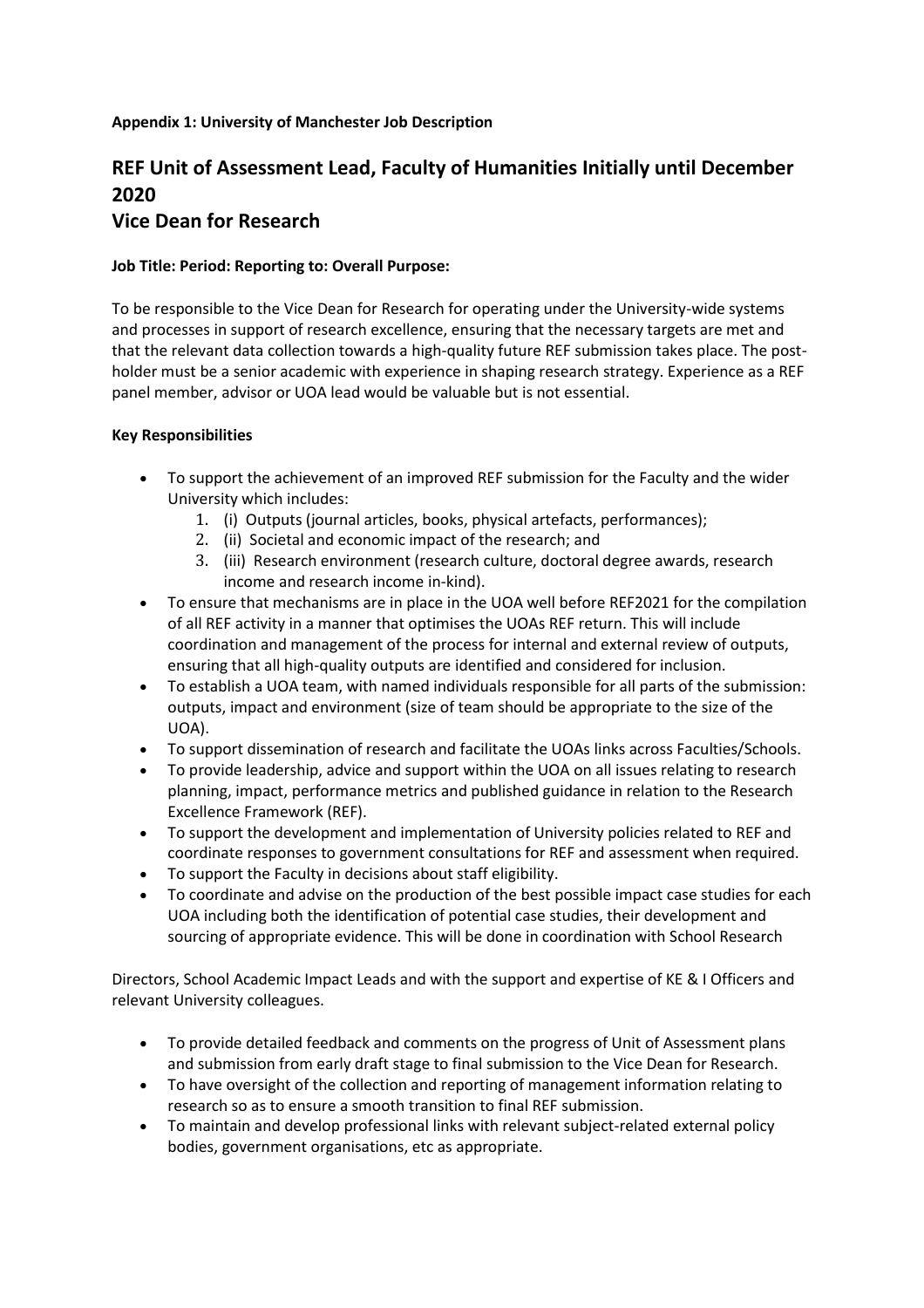In undertaking these key responsibilities, the post-holder will be expected:

- To liaise with University officers who hold responsibility for coordinating the University's return, the provision of REF data, maintenance of accurate data for REF, providing HEFCE and University guidance, determination of research strategy. This will include the attendance at any key meetings and training sessions organised by University officers about the REF.
- The University officers with whom the UOA Leads will liaise will include:

Vice-President for Research Vice-President and Dean of the Faculty Faculty Vice-Dean for Research Heads of School University REF Coordinator Faculty Senior Policy Officer for REF & Impact

- To communicate key REF information to colleagues, including issues from the official HEFCE guidelines. This should include guidance on how the panel will view differing forms of output and author status and the importance of research funding in the specific subject discipline.
- To have a good understanding of the previous REF 2014 return.
- To consult with senior academic colleagues in drafting text for the Unit of Assessment REF

return.

- To devise and execute an action plan consistent with the Code of Practice for communicating to and managing key decisions that may affect REF returnable staff.
- To engage with the University Pure system which will be used to collate and submit the University's REF outputs.
- Following the submission process, to document a description of how the return was determined and undertaken and the factors that influenced it. A copy of this should be forwarded to the Vice-Dean for Research and the University REF coordinator.

#### **Person Specification**

The post-holder must be a senior member of the Faculty and possess the following skills, knowledge and qualities:

#### **Knowledge and experience**

- Experience of research assessment processes with an understanding of and the ability to analyse and measure research performance.
- Commitment to equality and diversity with the ability to translate that commitment into concrete actions.
- A clear vision of the research goals of the University, Faculty and Schools.
- Understanding of the strategic objectives of the University in participating in REF 2021.
- A successful record of undertaking a major administrative role as an academic.
- A significant research profile at Senior Lecturer, Reader or Professorial level.
- Proven academic leadership and management skills.
- Experience or in-depth knowledge of previous REF exercises, for example, as a panelmember, advisor or UOA lead would be valuable.